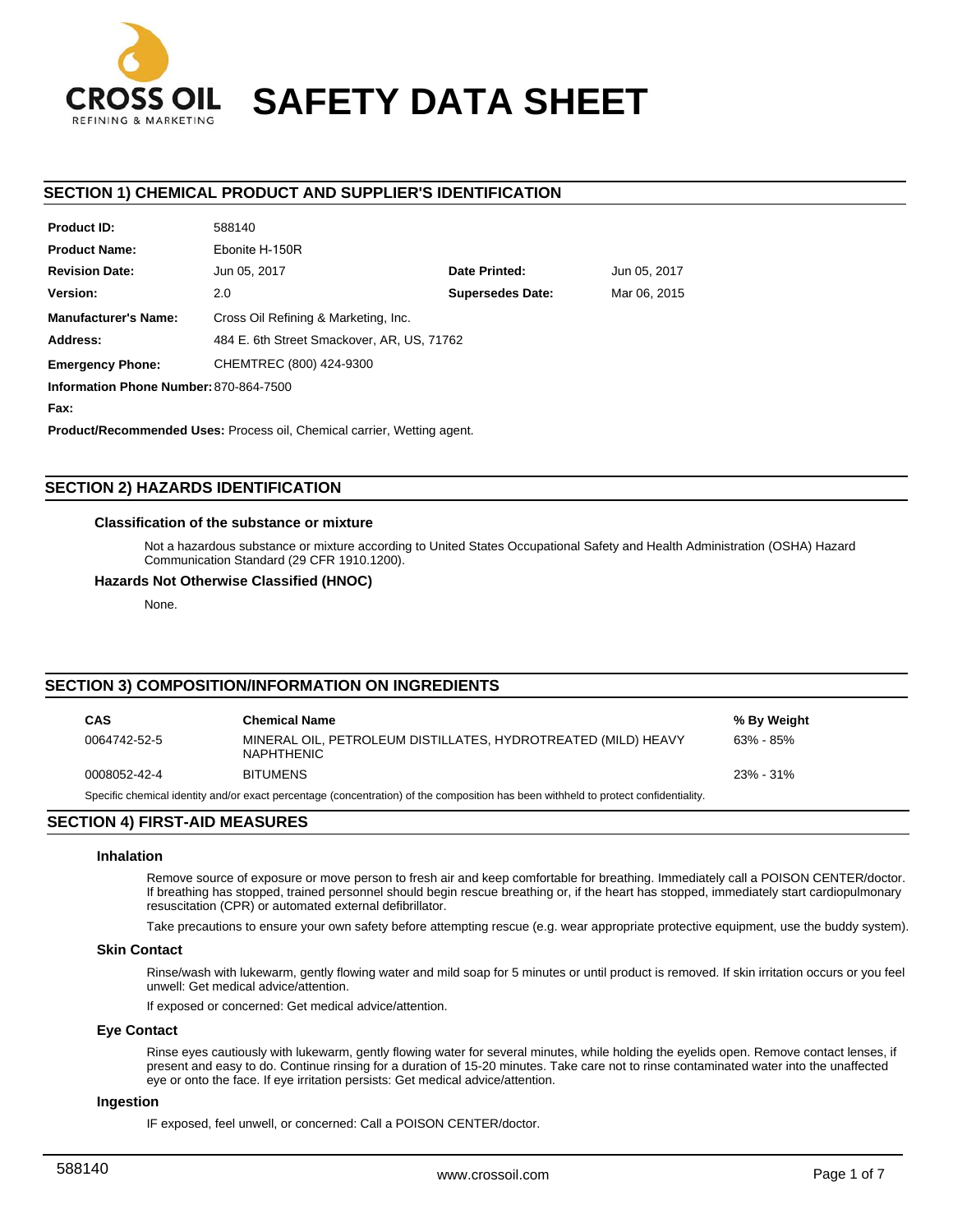## **Most Important Symptoms/Effects, Acute and Delayed**

No data available

## **Indication of Immediate Medical Attention and Special Treatment Needed**

No data available

# **SECTION 5) FIRE-FIGHTING MEASURES**

# **Suitable Extinguishing Media**

Dry chemical, foam, carbon dioxide, water spray or fog is recommended. Water spray is recommended to cool or protect exposed materials or structures. Carbon dioxide can displace oxygen. Use caution when applying carbon dioxide in confined spaces. Simultaneous use of foam and water on the same surface is to be avoided as water destroys the foam.Water or foam may cause frothing.If leak or spill has not ignited, use water spray to cool the containers and to provide protection for personnel attempting to stop the leak.

#### **Unsuitable Extinguishing Media**

Do not use water in a jet.

#### **Specific Hazards in Case of Fire**

Hazardous combustion products may include: Toxic levels of carbon monoxide, carbon dioxide, irritating aldehydes and ketones.

#### **Fire-fighting Procedures**

Isolate immediate hazard area and keep unauthorized personnel out. Stop spill/release if it can be done safely. Stay upwind and avoid smoke and fumes. Move undamaged containers from immediate hazard area if it can be done safely. Water spray may be useful in minimizing or dispersing vapors and to protect personnel.

# **Special Protective Actions**

Wear protective pressure self-contained breathing apparatus (SCBA) and full turnout gear.

WARNING: Product can burn in a fire.

# **SECTION 6) ACCIDENTAL RELEASE MEASURES**

#### **Emergency Procedure**

Immediately turn off or isolate any source of ignition. Keep unnecessary people away; isolate hazard area and deny entry. Do not touch or walk through spilled material. Clean up immediately. Contain spill. Collect with absorbent, non-combustible, inert material such as sand, sawdust,etc. , into suitable containers. Dispose off according to federal, state and local regulations. Local authorities should be advised if significant spillages cannot be contained.

Ventilate area.

#### **Recommended equipment**

Positive pressure, full-facepiece self-contained breathing apparatus (SCBA), or positive pressure supplied air respirator with escape SCBA (NIOSH approved).

#### **Personal Precautions**

Avoid breathing fumes. Avoid contact with skin,eye or clothing. Do not touch damaged containers or spilled materials unless wearing appropriate protective clothing.

Will not produce vapors unless heated to temperatures of ~300 °F.

#### **Environmental Precautions**

Do not discharge into drains/surface waters/ groundwater. Retain and dispose of contaminated wash water.

# **SECTION 7) HANDLING AND STORAGE**

#### **General**

Wash hands after use. Do not get in eyes, on skin or on clothing. Use good personal hygiene practices. Eating, drinking and smoking in work areas is prohibited. Remove contaminated clothing and protective equipment before entering eating areas. Eyewash stations and showers should be available in areas where this material is used and stored.

#### **Ventilation Requirements**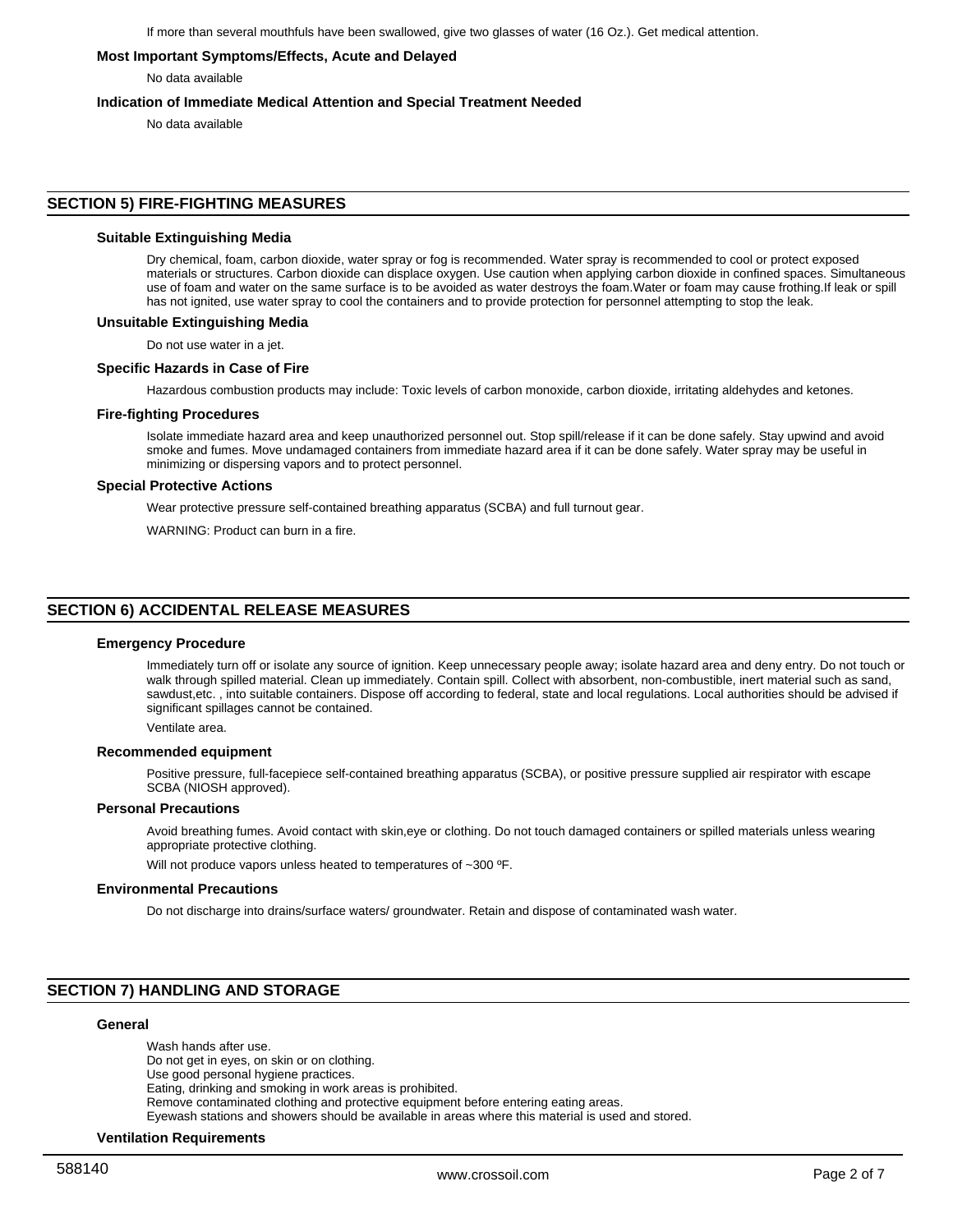Use only with adequate ventilation to control air contaminants to their exposure limits. The use of local ventilation is recommended to control emissions near the source.

#### **Storage Room Requirements**

Keep container(s) tightly closed and properly labeled. Store in cool, dry, well-ventilated areas away from heat, direct sunlight, strong oxidizers and any incompatibilities. Store in approved containers and protect against physical damage. Keep containers securely sealed when not in use. Indoor storage should meet OSHA standards and appropriate fire codes. Containers that have been opened must be carefully resealed to prevent leakage. Empty containers retain residue and may be dangerous.

Use non-sparking ventilation systems, approved explosion-proof equipment and intrinsically safe electrical systems in areas where this product is used and stored.

# **SECTION 8) EXPOSURE CONTROLS/PERSONAL PROTECTION**

#### **Eye protection**

Wear eye protection with side shields or goggles. Wear indirect-vent, impact and splash resistant goggles when working with liquids.If additional protection is needed for entire face, use in combination with a face shield.

#### **Skin protection**

Use of gloves approved to relevant standards made from the following materials may provide suitable chemical protection: PVC, neoprene or nitrile rubber gloves. Suitability and durability of a glove is dependent on usage, e.g. frequency and duration of contact, chemical resistance of glove material, glove thickness, dexterity. Always seek advice from glove suppliers. Contaminated gloves should be replaced. Use of an apron and over- boots of chemically impervious materials such as neoprene or nitrile rubber is recommended to avoid skin sensitization.The type of protective equipment must be selected according to the concentration and amount of the dangerous substance at the specific workplace.

Launder soiled clothes or properly disposed of contaminated material, which cannot be decontaminated.

#### **Respiratory protection**

If engineering controls do not maintain airborne concentrations to a level which is adequate to protect worker, a respiratory protection program that meets or is equivalent to OSHA 29 CFR 1910.134 and ANSI Z88.2 should be followed. Check with respiratory protective equipment suppliers.

Supplied air respiratory protection should be used for cleaning large spills or upon entry into tanks, vessels, or other confined spaces.

### **Appropriate Engineering Controls**

Provide exhaust ventilation or other engineering controls to keep the airborne concentrations of vapors below their respective threshold limit value.

| <b>Chemical Name</b>                                                                                  | <b>OSHA</b><br><b>TWA</b><br>(ppm) | <b>OSHA</b><br>TWA<br>(mg/m3) | <b>OSHA</b><br><b>STEL</b><br>(ppm) | <b>OSHA</b><br><b>STEL</b><br>(mg/m3) | <b>OSHA</b><br>Tables (Z1,<br>Z2, Z3 | <b>OSHA</b><br>Carcinogen | <b>OSHA</b><br><b>Skin</b><br>designation | <b>NIOSH</b><br>TWA<br>(ppm) | <b>NIOSH</b><br><b>TWA</b><br>(mg/m3) | <b>NIOSH</b><br><b>STEL</b><br>(ppm) | <b>NIOSH</b><br><b>STEL</b><br>(mg/m3) | <b>NIOSH</b><br>Carcinogen |
|-------------------------------------------------------------------------------------------------------|------------------------------------|-------------------------------|-------------------------------------|---------------------------------------|--------------------------------------|---------------------------|-------------------------------------------|------------------------------|---------------------------------------|--------------------------------------|----------------------------------------|----------------------------|
| <b>BITUMENS</b>                                                                                       |                                    |                               |                                     |                                       |                                      |                           |                                           |                              |                                       |                                      |                                        |                            |
| MINERAL OIL,<br>PETROLEUM<br>DISTILLATES,<br><b>HYDROTREATED</b><br>(MILD) HEAVY<br><b>NAPHTHENIC</b> | 500                                | 2000                          |                                     |                                       |                                      |                           |                                           |                              |                                       |                                      |                                        |                            |

| <b>Chemical Name</b>                                                                                         | <b>ACGIH</b><br><b>TWA</b><br>(ppm) | <b>ACGIH</b><br>TWA<br>(mg/m3) | <b>ACGIH</b><br><b>STEL</b><br>(ppm) | <b>ACGIH</b><br><b>STEL</b><br>(mg/m3) | <b>ACGIH</b><br>Carcinogen | <b>ACGIH</b><br><b>Notations</b> | <b>ACGIH</b><br><b>TLV Basis</b> |
|--------------------------------------------------------------------------------------------------------------|-------------------------------------|--------------------------------|--------------------------------------|----------------------------------------|----------------------------|----------------------------------|----------------------------------|
| <b>BITUMENS</b>                                                                                              |                                     | 0.5                            |                                      |                                        | A4                         | A4; BEI                          | <b>URT</b><br>& eye<br>irr       |
| MINERAL OIL,<br><b>PETROLEUM</b><br>DISTILLATES,<br><b>HYDROTREATED</b><br>(MILD) HEAVY<br><b>NAPHTHENIC</b> |                                     |                                |                                      |                                        |                            |                                  |                                  |

 A4 - Not Classifiable as a Human Carcinogen, BEI - Substances for which there is a Biological Exposure Index or Indices, irr - Irritation, URT - Upper respiratory tract

# **SECTION 9) PHYSICAL AND CHEMICAL PROPERTIES**

# **Physical and Chemical Properties**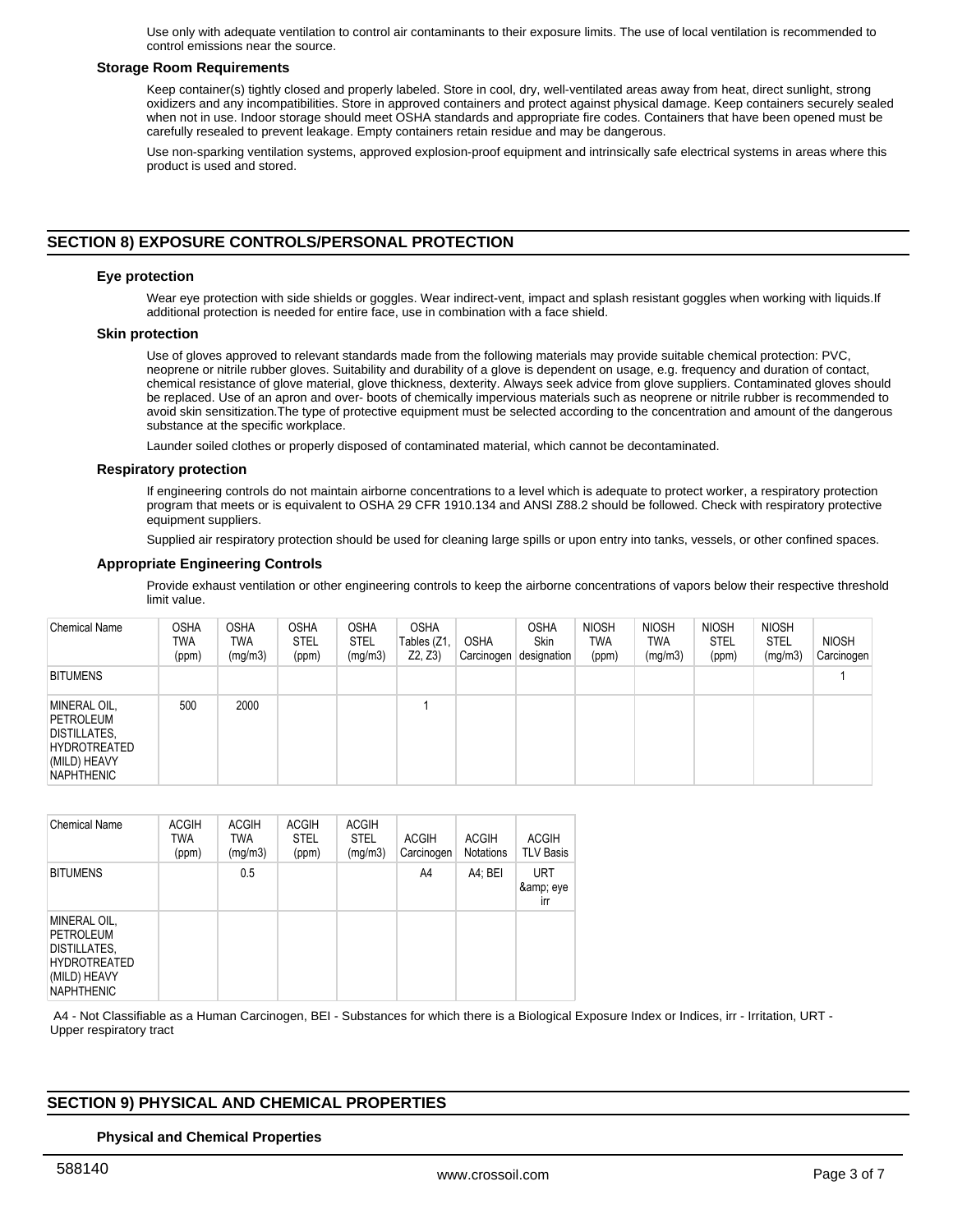| Density                                | 7.76 lb/gal                         |
|----------------------------------------|-------------------------------------|
| % Solids By Weight                     | 0.00%                               |
| Density VOC                            | $0.00$ lb/gal                       |
| % VOC                                  | 0.00%                               |
| <b>Specific Gravity</b>                | 0.93                                |
| Appearance                             | <b>Black liquid</b>                 |
| <b>Odor Threshold</b>                  | N.A.                                |
| <b>Odor Description</b>                | Mild hydrocarbon odor               |
| pH                                     | N.A.                                |
| <b>Water Solubility</b>                | Insoluble                           |
| Flammability                           | Flash Point at or above 200 °F      |
| Flash Point Symbol                     | N.A.                                |
| <b>Flash Point</b>                     | 220°C (428°F)                       |
| Viscosity                              | 3003 SUS @ 100°F, 124.2 SUS @ 210°F |
| Lower Explosion Level                  | N.A.                                |
| <b>Upper Explosion Level</b>           | N.A.                                |
| Vapor Pressure                         | N.A.                                |
| Vapor Density                          | $1+$                                |
| Pour Point                             | $-4^{\circ}$ C (24.80 $^{\circ}$ F) |
| <b>Melting Point</b>                   | N.A.                                |
| Low Boiling Point                      | >600.8 °F                           |
| High Boiling Point                     | N.A.                                |
| Auto Ignition Temp                     | N.A.                                |
| Decomposition Pt                       | N.A.                                |
| <b>Evaporation Rate</b>                | N.A.                                |
| Partition Coefficient: n-Octanol/Water | N.A.                                |

# **SECTION 10) STABILITY AND REACTIVITY**

# **Stability**

Stable

# **Conditions to Avoid**

Avoid heat, flame, and contact with strong oxidizing agents.

# **Hazardous Polymerization**

Will not occur.

# **Incompatible Materials**

Reacts violently with strong oxidizers.

## **Hazardous Decomposition Products**

Evolves toxic levels of carbon monoxide, carbon dioxide, irritating aldehydes and ketones when heated to combustion.

# **SECTION 11) TOXICOLOGICAL INFORMATION**

# **Likely route of exposure**

Inhalation, ingestion, skin absorption

## **Skin Corrosion/Irritation**

Prolonged or repeated contact may cause skin irritation.

# **Serious Eye Damage/Irritation**

Irritating, but will not permanently injure eye tissue.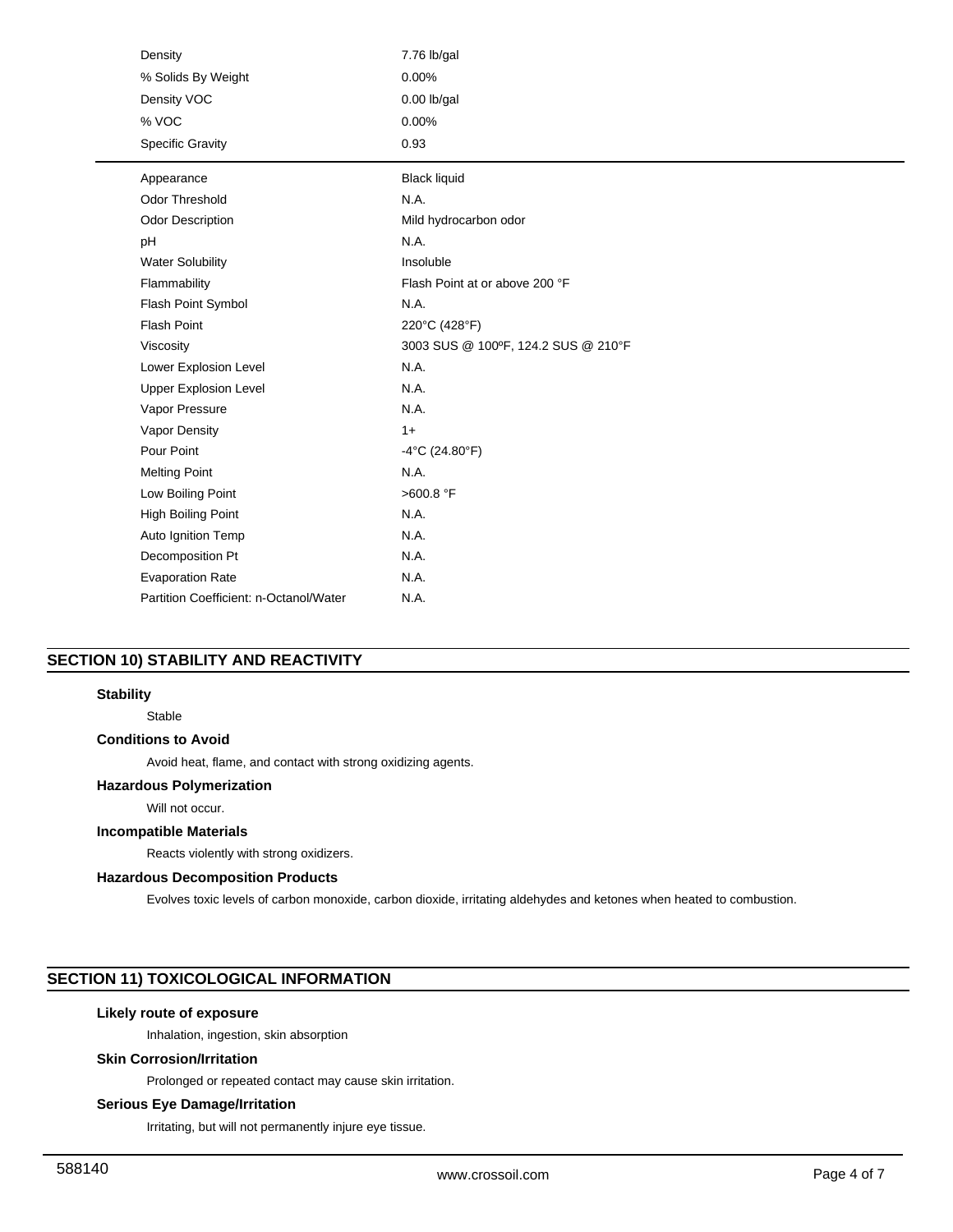# **Respiratory/Skin Sensitization**

No Data Available

# **Germ Cell Mutagenicity**

No Data Available

## **Carcinogenicity**

No Data Available

# **Reproductive Toxicity**

No Data Available

## **Specific Target Organ Toxicity - Single Exposure**

No Data Available

#### **Specific Target Organ Toxicity - Repeated Exposure**

No Data Available

# **Aspiration Hazard**

No Data Available

# **Acute Toxicity**

Will not produce vapors unless heated to temperatures of ~300 °F.

#### 0008052-42-4 BITUMENS

LC50 (Rodent - rat, Inhalation) : >94.4 mg/m3, Toxic effects : Details of toxic effects not reported other than lethal dose value.

LD50 (Rodent - rat, Oral) : >5000 mg/kg, Toxic effects : Gastrointestinal - hypermotility, diarrhea.

0064742-52-5 MINERAL OIL, PETROLEUM DISTILLATES, HYDROTREATED (MILD) HEAVY NAPHTHENIC

LD50 (Rodent - rat, Oral) : >5000 mg/kg, Toxic effects : Details of toxic effects not reported other than lethal dose value. LD50 (Rodent - rabbit, Administration onto the skin) : >2000 mg/kg, Toxic effects : Details of toxic effects not reported other than lethal dose value.

## **Potential Health Effects - Miscellaneous**

0008052-42-4 BITUMENS

Is an IARC carcinogen. Occupational exposures to straight-run bitumens and their emissions during road paving are possibly carcinogenic to humans (Group 2B)

# **SECTION 12) ECOLOGICAL INFORMATION**

#### **Toxicity**

This product is not toxic to fish but may coat gill structures resulting in suffocation if spilled in shallow, running water. Product may be moderately toxic to amphibians by preventing dermal respiration.

If applied to leaves, this product may kill grasses and small plants by interfering with transpiration and respiration.

This product may cause gastrointestinal distress in birds and mammals through ingestion.

#### **Persistence and Degradability**

Is rapidly biodegradable. Biodegradation is possible with 100 to 120 days in aerobic environments at temperatures above 70 °F (21 °C).

#### **Other Adverse Effects**

No Data Available.

# **Bio-accumulative Potential**

0064742-52-5 MINERAL OIL, PETROLEUM DISTILLATES, HYDROTREATED (MILD) HEAVY NAPHTHENIC

Contains constituents with the potential to bioaccumulate.

## **Mobility in Soil**

0064742-52-5 MINERAL OIL, PETROLEUM DISTILLATES, HYDROTREATED (MILD) HEAVY NAPHTHENIC

Liquid under most environmental conditions. Floats on water. If it enters soil, it will adsorb to soil particles and will not be mobile.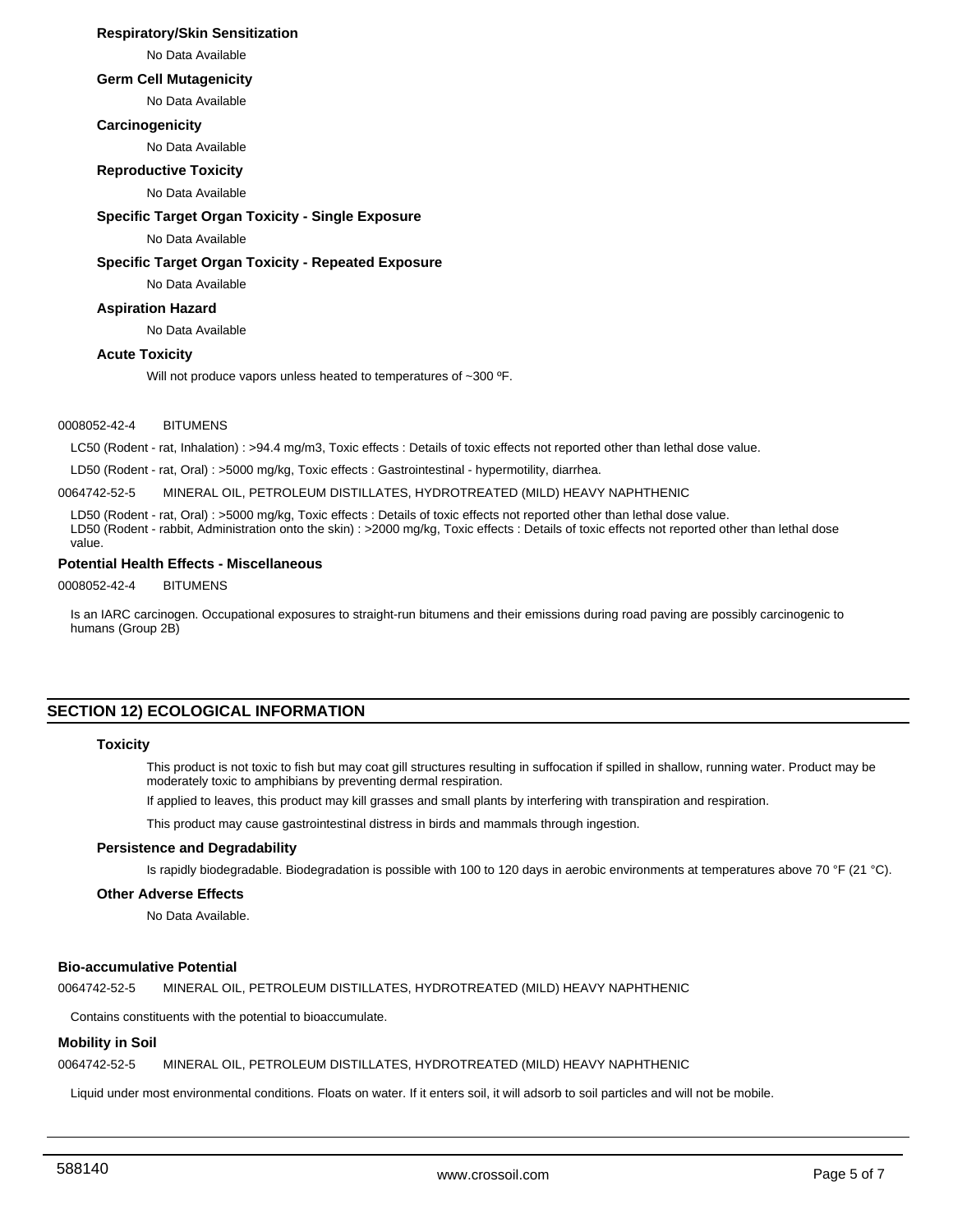## **Waste Disposal**

Under RCRA it is the responsibility of the user of the product to determine at the time of disposal whether the product meets RCRA criteria for hazardous waste. Waste management should be in full compliance with federal, state and local laws.

Empty Containers retain product residue which may exhibit hazards of material, therefore do not pressurize, cut, glaze, weld or use for any other purposes. Return drums to reclamation centers for proper cleaning and reuse.

## **SECTION 14) TRANSPORT INFORMATION**

## **U.S. DOT Information**

DOT Shipping Description: UN3257, Elevated Temperatures Liquid, N.O.S.,9 ,III Non-Bulk Package Marking: None Non-Bulk Package Label: None Bulk Package Placard/Marking: None/3257, HOT Hazardous Substances/RQ: None Packaging References: 49 CFR 173.247 Emergency Response Guide: 128 Note: The product is regulated by DOT only when shipped in bulk packages at temperature 212 °F (100 °C). The word HOT must be marked on the bulk package on two opposing sides.

#### **IMDG Information**

Shipping Description: UN3257, Elevated Temperatures Liquid, N.O.S.,9 ,III

Marine Pollutant: No data available.

#### **IATA Information**

Not determined.

## **Other**

NOT CLASSIFIED as hazardous goods for land, sea and air transport if temperature does not exceed 100ºC.

CLASSIFIED as hazardous goods for land, sea and excluded from air transport if temperature exceeds 100ºC.

# **SECTION 15) REGULATORY INFORMATION**

| CAS          | <b>Chemical Name</b>                                                                               | % By Weight | <b>Regulation List</b>               |
|--------------|----------------------------------------------------------------------------------------------------|-------------|--------------------------------------|
| 0064742-52-5 | MINERAL OIL,<br>PETROLEUM<br><b>DISTILLATES,</b><br>HYDROTREATED (MILD)<br><b>HEAVY NAPHTHENIC</b> |             | 63% - 85% DSL, SARA312, TSCA, TX ESL |
| 0008052-42-4 | <b>BITUMENS</b>                                                                                    |             | 23% - 31% DSL, SARA312, TSCA, TX ESL |

# **SECTION 16) OTHER INFORMATION INCLUDING INFORMATION ON PREPARATION AND REVISION OF THE SDS**

# **Glossary**

ACGIH- American Conference of Governmental Industrial Hygienists; ANSI- American National Standards Institute; Canadian TDG-Canadian Transportation of Dangerous Goods; CAS- Chemical Abstract Service; Chemtrec- Chemical Transportation Emergency Center (US); CHIP- Chemical Hazard Information and Packaging; DSL- Domestic Substances List; EC- Equivalent Concentration; EH40 (UK)- HSE Guidance Note EH40 Occupational Exposure Limits; EPCRA- Emergency Planning and Community Right-To-Know Act; ESL-Effects screening levels; HMIS- Hazardous Material Information Service; LC- Lethal Concentration; LD- Lethal Dose; NFPA- National Fire Protection Association; OEL- Occupational Exposure Limits; OSHA- Occupational Safety and Health Administration, US Department of Labor; PEL- Permissible Exposure Limit; SARA (Title III)- Superfund Amendments and Reauthorization Act; SARA 313- Superfund Amendments and Reauthorization Act, Section 313; SCBA- Self-Contained Breathing Apparatus; STEL- Short Term Exposure Limit; TCEQ- Texas Commission on Environmental Quality; TLV- Threshold Limit Value; TSCA- Toxic Substances Control Act Public Law 94- 469; TWA- Time Weighted Value; US DOT- US Department of Transportation; WHMIS- Workplace Hazardous Materials Information System.

# **Version 2.0**